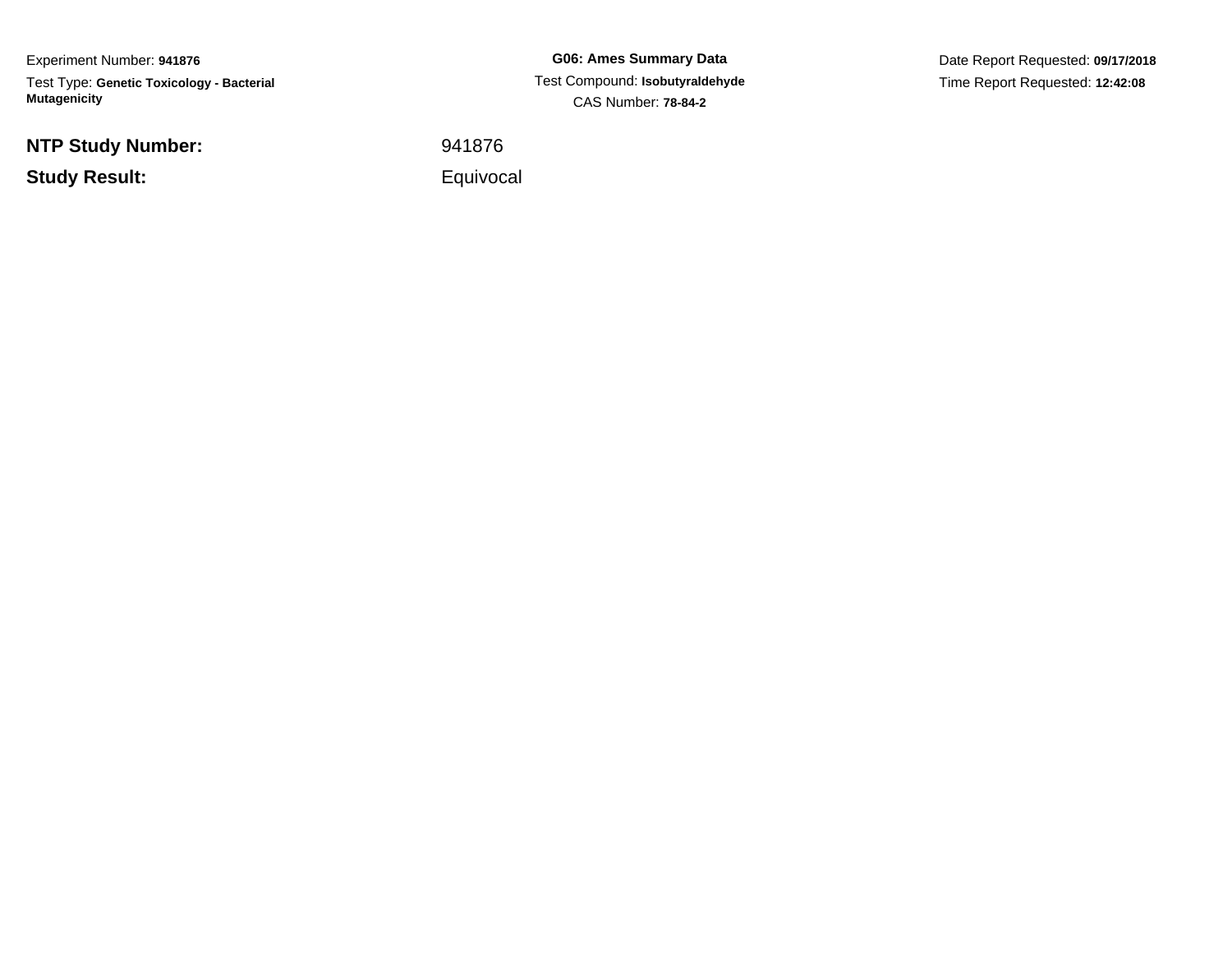Test Type: **Genetic Toxicology - Bacterial Mutagenicity**

# **G06: Ames Summary Data** Test Compound: **Isobutyraldehyde**CAS Number: **78-84-2**

| Strain: TA100                 |                   |                   |                        |                        |                     |  |
|-------------------------------|-------------------|-------------------|------------------------|------------------------|---------------------|--|
| Dose (ug/Plate)               | <b>Without S9</b> | <b>Without S9</b> | <b>With 10% Rat S9</b> | <b>With 30% Rat S9</b> | With 10% Hamster S9 |  |
| Vehicle Control <sup>1</sup>  | $182 \pm 1.7$     | $153 \pm 3.1$     | $166 \pm 8.0$          | $176 \pm 11.4$         | $189 \pm 3.8$       |  |
| 10.0                          |                   | $156 \pm 3.2$     |                        |                        |                     |  |
| 33.0                          | $169 \pm 4.7$     | $174 \pm 11.9$    | $172 \pm 8.4$          |                        | $199 \pm 11.2$      |  |
| 100.0                         | $174 \pm 1.5$     | $166 \pm 5.3$     | $192 \pm 1.2$          | $164 \pm 17.6$         | $200 \pm 5.5$       |  |
| 333.0                         | $170 \pm 5.5$     | $165 \pm 10.7$    | $186 \pm 1.2$          | $176 \pm 5.0$          | $191 \pm 9.7$       |  |
| 1000.0                        | $111 \pm 8.0$     | $141 \pm 13.0$    | $168 \pm 3.6$          | $191 \pm 6.2$          | $194 \pm 18.2$      |  |
| 1666.0                        | $0 \pm 0.0^s$     |                   |                        |                        |                     |  |
| 3333.0                        |                   |                   | $65 \pm 6.4^s$         | $161 \pm 5.2$          | $80 \pm 16.0^s$     |  |
| 6666.0                        |                   |                   | $39 \pm 9.2^s$         |                        |                     |  |
| 10000.0                       |                   |                   |                        | $73 \pm 3.2^s$         |                     |  |
| <b>Trial Summary</b>          | Negative          | Negative          | Negative               | Negative               | Negative            |  |
| Positive Control <sup>2</sup> |                   |                   |                        |                        | $923 \pm 32.0$      |  |
| Positive Control <sup>3</sup> |                   |                   | $587 \pm 31.0$         |                        |                     |  |
| Positive Control <sup>4</sup> |                   |                   |                        | $443 \pm 42.6$         |                     |  |
| Positive Control <sup>5</sup> | $466 \pm 15.3$    | $696 \pm 6.4$     |                        |                        |                     |  |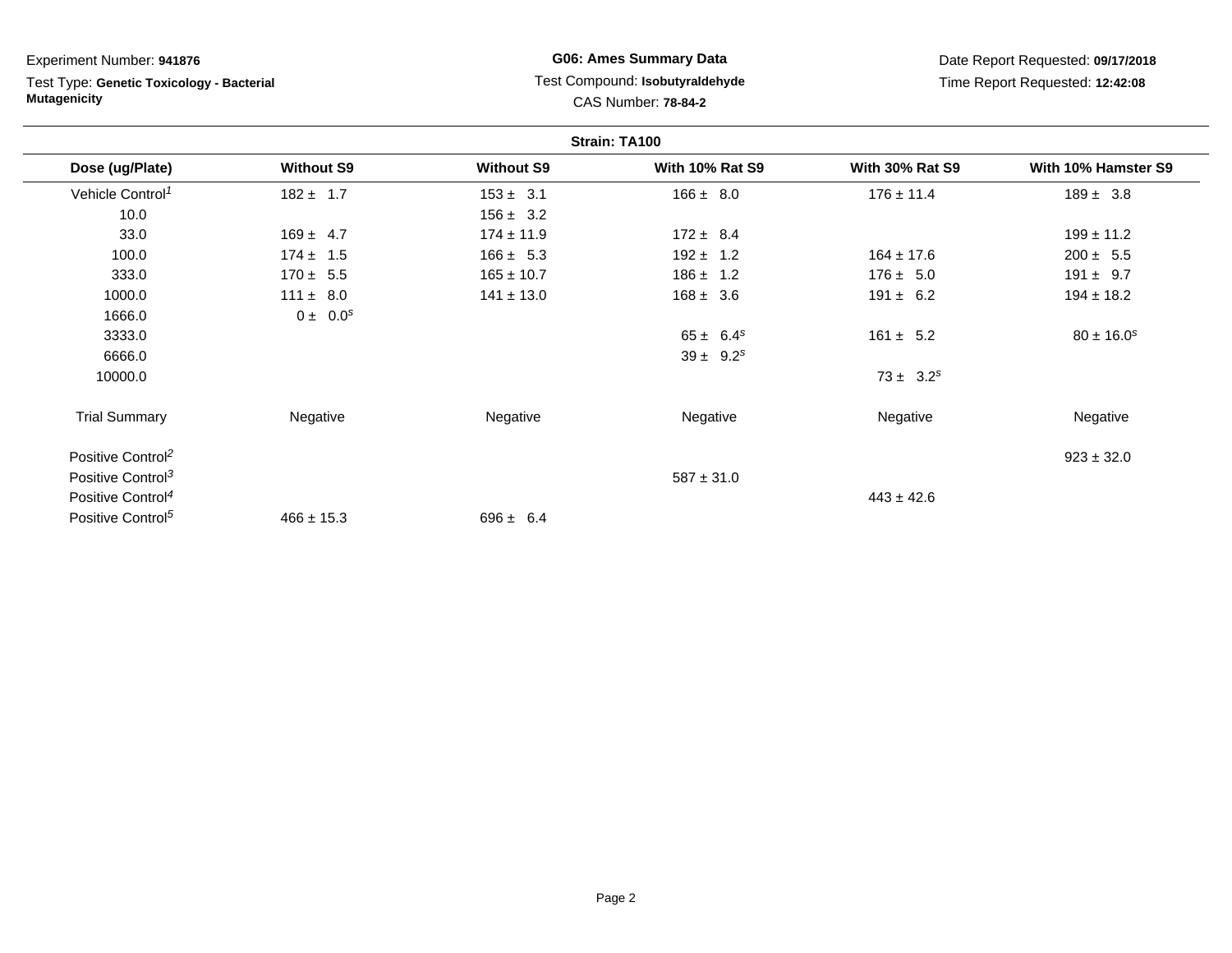Test Type: **Genetic Toxicology - Bacterial Mutagenicity**

| Dose (ug/Plate)               | With 30% Hamster S9 |
|-------------------------------|---------------------|
| Vehicle Control <sup>1</sup>  | $171 \pm 4.4$       |
| 10.0                          |                     |
| 33.0                          |                     |
| 100.0                         | $167 \pm 7.4$       |
| 333.0                         | $182 \pm 11.7$      |
| 1000.0                        | $173 \pm 9.1$       |
| 1666.0                        |                     |
| 3333.0                        | $164 \pm 21.9$      |
| 6666.0                        | $124 \pm 12.8^s$    |
| 10000.0                       |                     |
| <b>Trial Summary</b>          | Negative            |
| Positive Control <sup>2</sup> |                     |
| Positive Control <sup>3</sup> | $638 \pm 10.9$      |
| Positive Control <sup>4</sup> |                     |
| Positive Control <sup>5</sup> |                     |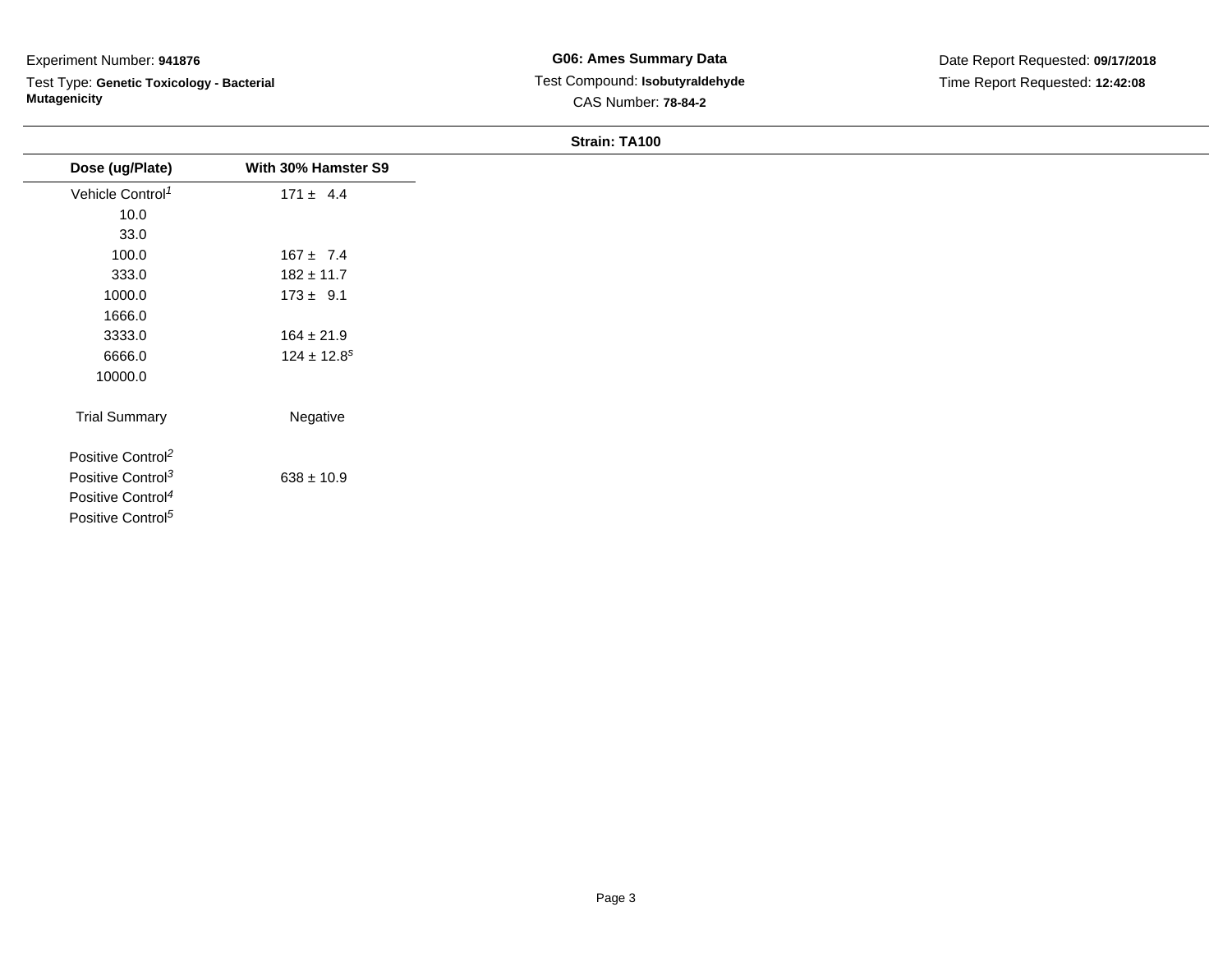Test Type: **Genetic Toxicology - Bacterial Mutagenicity**

# **G06: Ames Summary Data** Test Compound: **Isobutyraldehyde**CAS Number: **78-84-2**

| Strain: TA1535                |                   |                   |                        |                        |                     |
|-------------------------------|-------------------|-------------------|------------------------|------------------------|---------------------|
| Dose (ug/Plate)               | <b>Without S9</b> | <b>Without S9</b> | <b>With 10% Rat S9</b> | <b>With 30% Rat S9</b> | With 10% Hamster S9 |
| Vehicle Control <sup>1</sup>  | $10 \pm 0.6$      | $11 \pm 1.5$      | $8 \pm 0.6$            | $15 \pm 1.7$           | $9 \pm 2.7$         |
| 10.0                          | $11 \pm 0.9$      | 7 ± 1.2           |                        |                        |                     |
| 33.0                          | 6 ± 0.9           | $9 \pm 1.0$       | $12 \pm 1.2$           |                        | $11 \pm 2.6$        |
| 100.0                         | $11 \pm 0.3$      | $12 \pm 2.0$      | $11 \pm 1.8$           | $14 \pm 1.7$           | $8 \pm 1.0$         |
| 333.0                         | $4 \pm 0.6$       | $10 \pm 1.5$      | $9 \pm 2.3$            | $10 \pm 2.2$           | $9 \pm 1.7$         |
| 1000.0                        | $13 \pm 1.7$      | $6 \pm 2.1$       | $11 \pm 3.3$           | $12 \pm 0.7$           | $11 \pm 1.5$        |
| 3333.0                        |                   |                   | $5 \pm 1.2^s$          | $9 \pm 2.1$            | $7 \pm 1.2^s$       |
| 6666.0                        |                   |                   | $1 \pm 1.0^{s}$        | $10 \pm 0.9$           |                     |
| <b>Trial Summary</b>          | Negative          | Negative          | Negative               | Negative               | Negative            |
| Positive Control <sup>3</sup> |                   |                   |                        |                        | $111 \pm 3.2$       |
| Positive Control <sup>4</sup> |                   |                   | $94 \pm 4.2$           |                        |                     |
| Positive Control <sup>5</sup> | $585 \pm 19.9$    | $532 \pm 26.4$    |                        |                        |                     |
| Positive Control <sup>6</sup> |                   |                   |                        | $106 \pm 10.8$         |                     |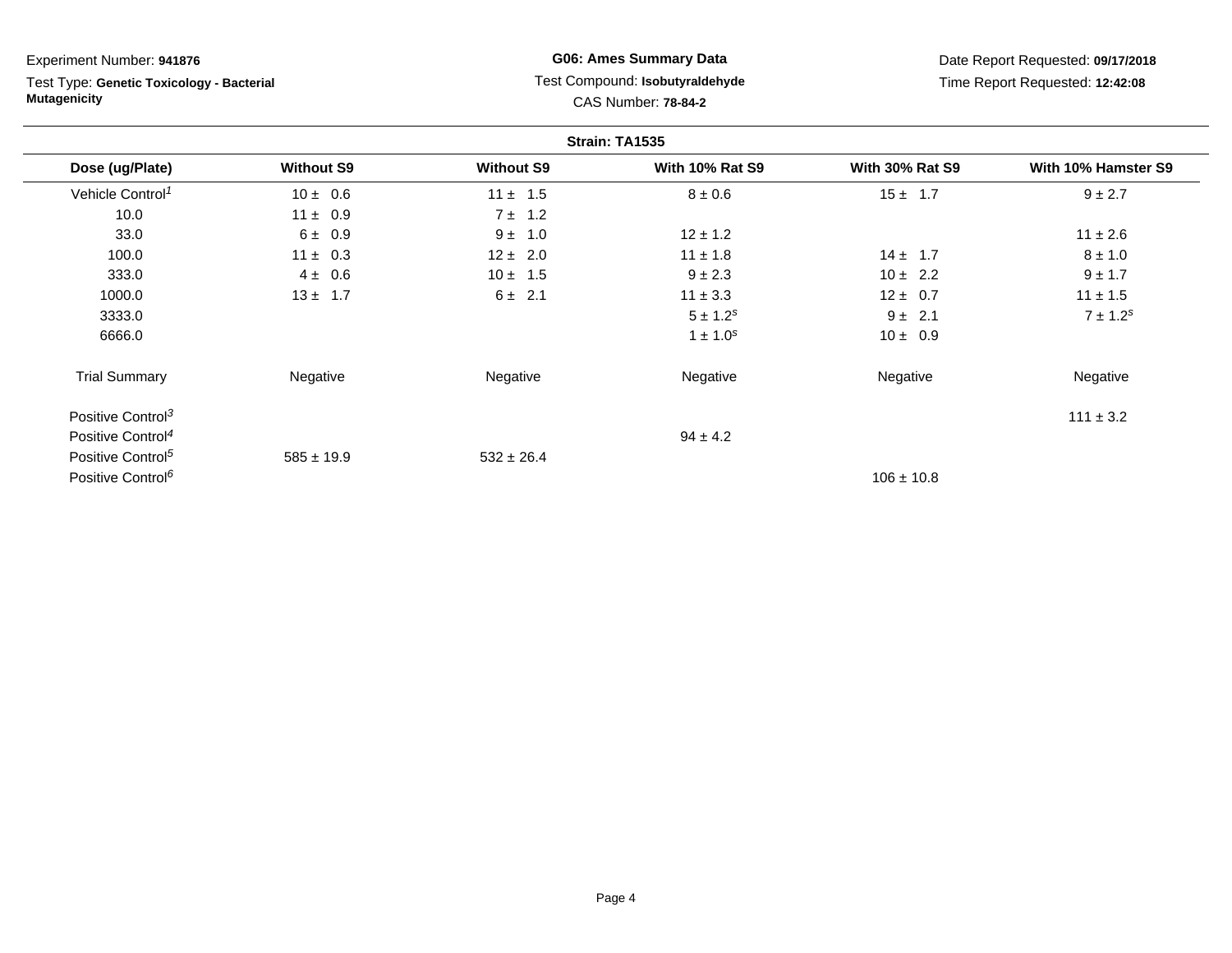Test Type: **Genetic Toxicology - Bacterial Mutagenicity**

| Dose (ug/Plate)               | With 30% Hamster S9 |
|-------------------------------|---------------------|
| Vehicle Control <sup>1</sup>  | $12 \pm 1.0$        |
| 10.0                          |                     |
| 33.0                          | $12 \pm 2.7$        |
| 100.0                         | $12 \pm 0.9$        |
| 333.0                         | $12 \pm 2.7$        |
| 1000.0                        | $9 \pm 1.5$         |
| 3333.0                        | $14 \pm 1.0$        |
| 6666.0                        |                     |
| <b>Trial Summary</b>          | Negative            |
| Positive Control <sup>3</sup> |                     |
| Positive Control <sup>4</sup> | $256 \pm 24.9$      |
| Positive Control <sup>5</sup> |                     |
| Positive Control <sup>6</sup> |                     |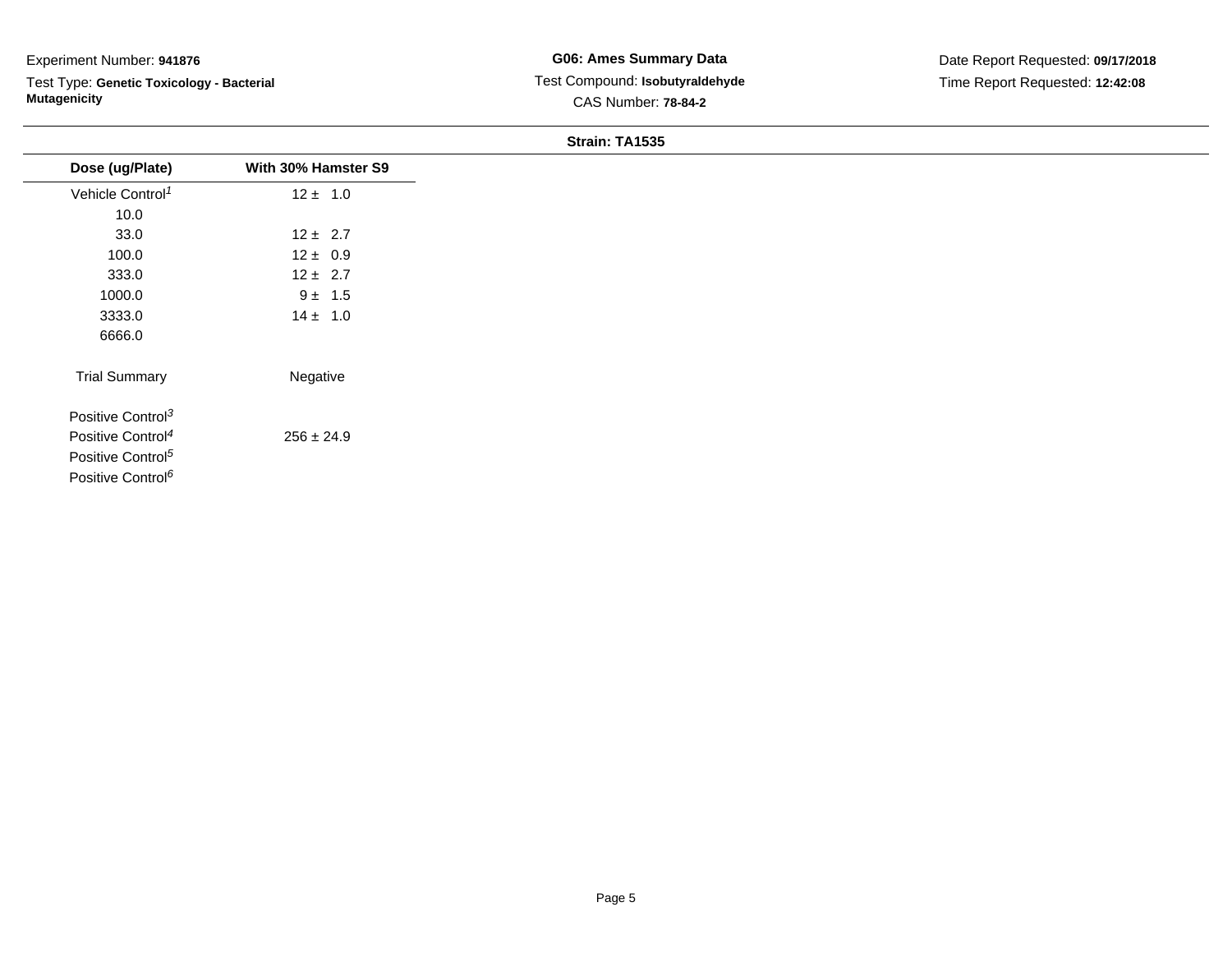Test Type: **Genetic Toxicology - Bacterial Mutagenicity**

# **G06: Ames Summary Data** Test Compound: **Isobutyraldehyde**CAS Number: **78-84-2**

| Strain: TA1537                |                   |                   |                        |                        |                     |  |
|-------------------------------|-------------------|-------------------|------------------------|------------------------|---------------------|--|
| Dose (ug/Plate)               | <b>Without S9</b> | <b>Without S9</b> | <b>With 10% Rat S9</b> | <b>With 30% Rat S9</b> | With 10% Hamster S9 |  |
| Vehicle Control <sup>1</sup>  | $4 \pm 0.9$       | $7 \pm 0.3$       | $7 \pm 0.7$            | 6 ± 2.0                | $8 \pm 0.6$         |  |
| 10.0                          | $3 \pm 0.6$       | $8 \pm 0.3$       |                        |                        |                     |  |
| 33.0                          | $4 \pm 0.3$       | $7 \pm 3.0$       | $8 \pm 0.7$            | $7 \pm 1.2$            | 6 ± 0.7             |  |
| 100.0                         | $5 \pm 1.2$       | $6 \pm 0.0$       | $8 \pm 2.0$            | $8 \pm 0.3$            | $8 \pm 0.6$         |  |
| 333.0                         | $3 \pm 0.3$       | $7 \pm 1.2$       | 6 ± 0.7                | $8 \pm 0.7$            | $9 \pm 2.0$         |  |
| 1000.0                        | $4 \pm 1.5$       | $4 \pm 1.5$       | $7 \pm 1.2$            | $8 \pm 0.7$            | $7 \pm 1.0$         |  |
| 3333.0                        |                   |                   | $7 \pm 0.7$            | $7 \pm 1.5$            | $7 \pm 1.2$         |  |
| <b>Trial Summary</b>          | Negative          | Negative          | Negative               | Negative               | Negative            |  |
| Positive Control <sup>3</sup> |                   |                   |                        |                        | $90 \pm 6.4$        |  |
| Positive Control <sup>4</sup> |                   |                   | $69 \pm 9.9$           |                        |                     |  |
| Positive Control <sup>6</sup> |                   |                   |                        | $64 \pm 5.6$           |                     |  |
| Positive Control <sup>7</sup> | $102 \pm 14.3$    | $183 \pm 3.1$     |                        |                        |                     |  |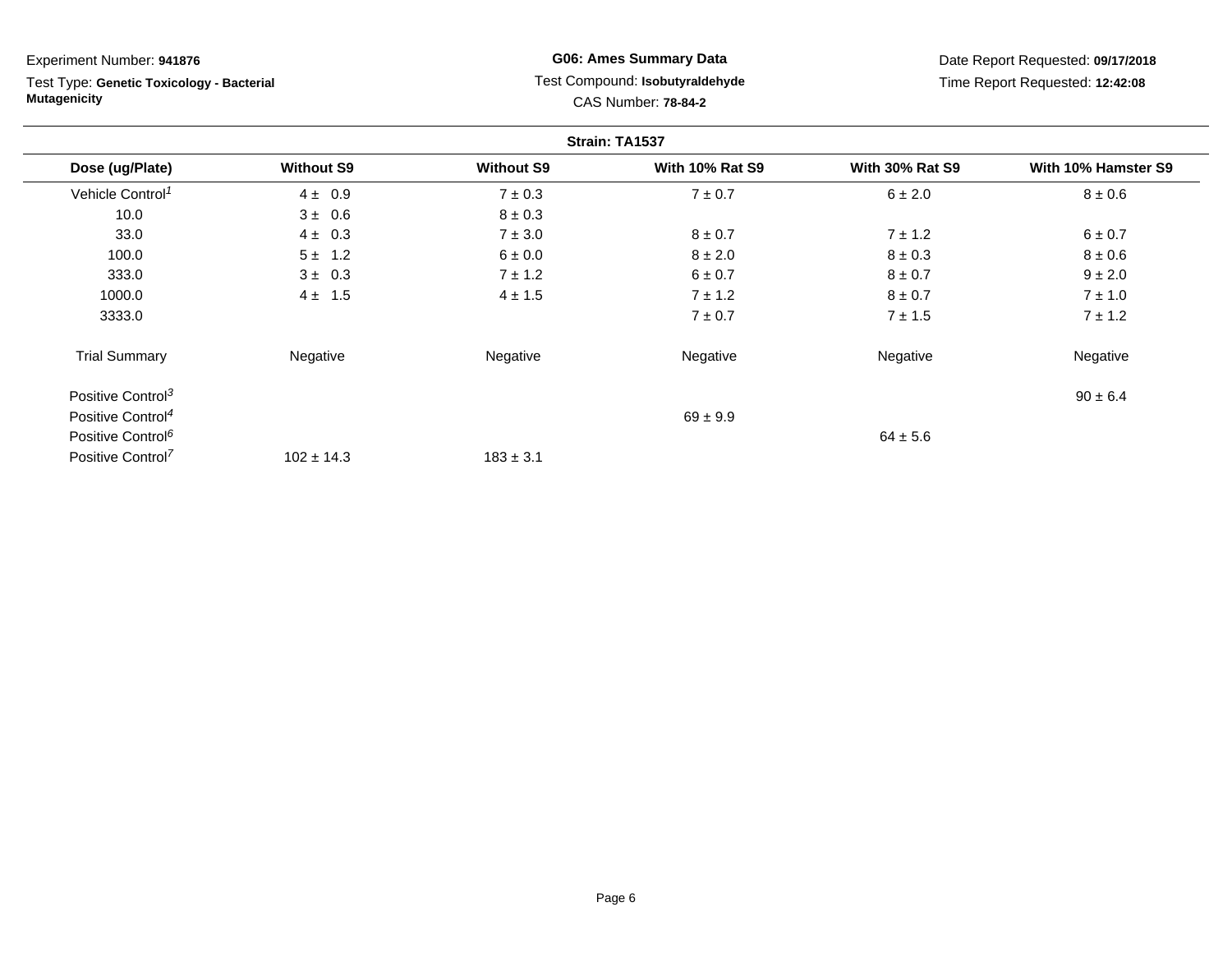Test Type: **Genetic Toxicology - Bacterial Mutagenicity**

| Dose (ug/Plate)               | With 30% Hamster S9 |
|-------------------------------|---------------------|
| Vehicle Control <sup>1</sup>  | $5 \pm 1.3$         |
| 10.0                          |                     |
| 33.0                          | $6 \pm 1.5$         |
| 100.0                         | $9 \pm 2.0$         |
| 333.0                         | $7 \pm 2.0$         |
| 1000.0                        | $6 \pm 0.6$         |
| 3333.0                        | $8 \pm 2.3$         |
| <b>Trial Summary</b>          | Negative            |
| Positive Control <sup>3</sup> |                     |
| Positive Control <sup>4</sup> | $90 \pm 9.2$        |
| Positive Control <sup>6</sup> |                     |
| Positive Control <sup>7</sup> |                     |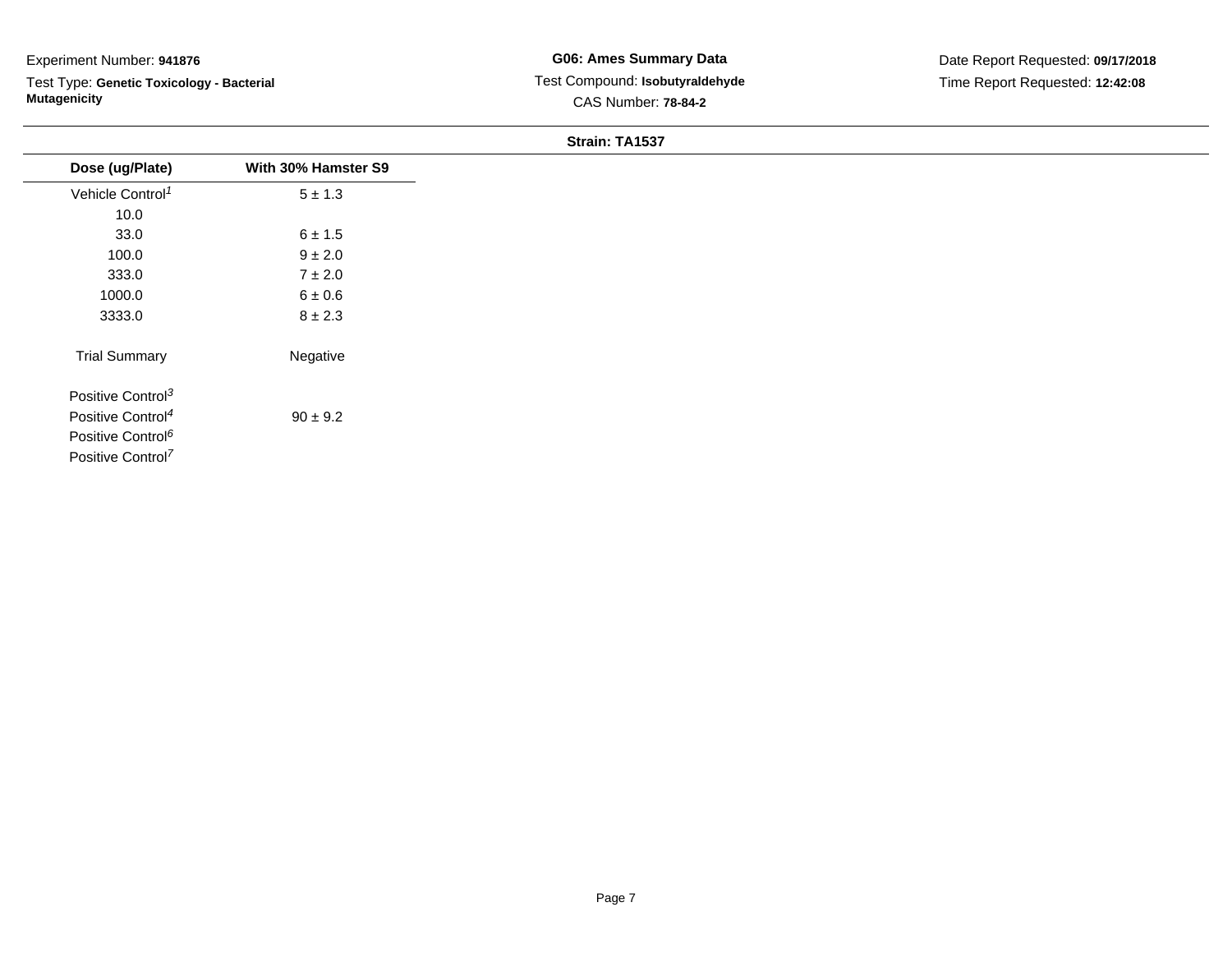| Experiment Number: 941876                                        |                   | <b>G06: Ames Summary Data</b>                                 |                   | Date Report Requested: 09/17/2018 |                        |
|------------------------------------------------------------------|-------------------|---------------------------------------------------------------|-------------------|-----------------------------------|------------------------|
| Test Type: Genetic Toxicology - Bacterial<br><b>Mutagenicity</b> |                   | Test Compound: Isobutyraldehyde<br><b>CAS Number: 78-84-2</b> |                   | Time Report Requested: 12:42:08   |                        |
|                                                                  |                   | <b>Strain: TA97</b>                                           |                   |                                   |                        |
| Dose (ug/Plate)                                                  | <b>Without S9</b> | <b>Without S9</b>                                             | <b>Without S9</b> | <b>With 10% Rat S9</b>            | <b>With 30% Rat S9</b> |
| Vehicle Control <sup>1</sup>                                     | $188 \pm 16.3$    | $154 \pm 10.1$                                                | $206 \pm 17.6$    | $187 \pm 12.4$                    | $258 \pm 0.6$          |
| 10.0                                                             | $213 \pm 3.5$     | $156 \pm 8.6$                                                 | $232 \pm 3.3$     |                                   |                        |
| 33.0                                                             | $224 \pm 3.7$     | $168 \pm 9.4$                                                 | $223 \pm 8.2$     | $199 \pm 8.5$                     |                        |
| 100.0                                                            | $224 \pm 4.8$     | $156 \pm 4.2$                                                 | $225 \pm 3.2$     | $196 \pm 14.5$                    | $269 \pm 4.4$          |
| 333.0                                                            | $225 \pm 3.3$     | $153 \pm 3.8$                                                 | $235 \pm 2.0$     | $197 \pm 10.1$                    | $243 \pm 16.2$         |
| 666.0                                                            |                   | $157 \pm 15.0$                                                |                   |                                   |                        |
| 1000.0                                                           | $252 \pm 4.1$     | $121 \pm 9.8$                                                 | $227 \pm 3.0$     | $193 \pm 5.0$                     | $248 \pm 6.2$          |
| 1666.0                                                           |                   | $17 \pm 9.1^s$                                                |                   |                                   |                        |
| 3333.0                                                           |                   |                                                               |                   | $108 \pm 8.8^s$                   | $214 \pm 6.3$          |
| 6666.0                                                           |                   |                                                               |                   | $87 \pm 8.1^s$                    | $211 \pm 13.8$         |
| <b>Trial Summary</b>                                             | Equivocal         | Negative                                                      | Negative          | Negative                          | Negative               |
| Positive Control <sup>2</sup>                                    |                   |                                                               |                   |                                   |                        |
| Positive Control <sup>3</sup>                                    |                   |                                                               |                   | $376 \pm 5.5$                     |                        |
| Positive Control <sup>4</sup>                                    |                   |                                                               |                   |                                   | $378 \pm 19.7$         |
| Positive Control <sup>7</sup>                                    | $554 \pm 8.3$     | $453 \pm 10.5$                                                | $480 \pm 16.0$    |                                   |                        |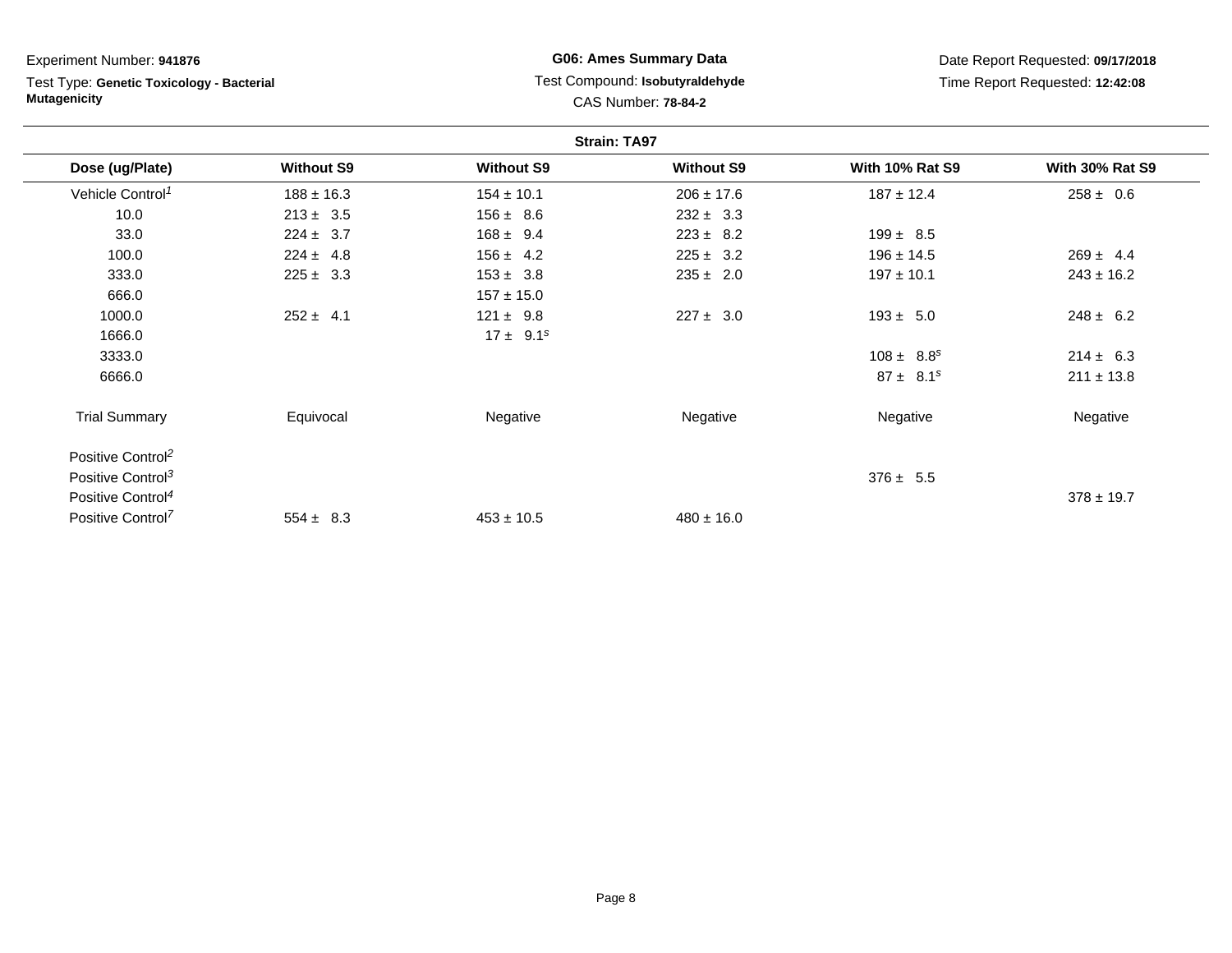# Test Type: **Genetic Toxicology - Bacterial Mutagenicity**

# **G06: Ames Summary Data** Test Compound: **Isobutyraldehyde**CAS Number: **78-84-2**

| <b>Strain: TA97</b>           |                            |                     |                             |                     |                     |
|-------------------------------|----------------------------|---------------------|-----------------------------|---------------------|---------------------|
| Dose (ug/Plate)               | With 5% Hamster S9         | With 10% Hamster S9 | With 10% Hamster S9         | With 30% Hamster S9 | With 30% Hamster S9 |
| Vehicle Control <sup>1</sup>  | $154 \pm 1.9$              | $149 \pm 3.6$       | $197 \pm 10.7$              | $219 \pm 7.2$       | $151 \pm 12.7$      |
| 10.0                          |                            |                     |                             |                     |                     |
| 33.0                          |                            |                     | $227 \pm 2.1$               | $214 \pm 5.5$       |                     |
| 100.0                         | $145 \pm 21.5$             | $159 \pm 3.5$       | $227 \pm 4.0$               | $224 \pm 1.5$       | $159 \pm 6.4$       |
| 333.0                         | $173 \pm 4.8$              | $147 \pm 7.0$       | $226 \pm 3.3$               | $228 \pm 9.2$       | $162 \pm 5.4$       |
| 666.0                         | $175 \pm 4.6$              | $154 \pm 8.3$       |                             |                     | $178 \pm 3.2$       |
| 1000.0                        | $166 \pm 13.1$             | $154 \pm 9.9$       | $260 \pm 6.4$               | $247 \pm 7.1$       | $179 \pm 4.0$       |
| 1666.0                        | $157 \pm 14.0$             | $175 \pm 2.0$       |                             |                     | $192 \pm 11.3$      |
| 3333.0                        | $72 \pm 15.2$ <sup>s</sup> | $130 \pm 21.0^s$    | $168 \pm 10.4$ <sup>s</sup> | $254 \pm 9.4$       | $166 \pm 6.9$       |
| 6666.0                        |                            |                     |                             |                     |                     |
| <b>Trial Summary</b>          | Negative                   | Negative            | Equivocal                   | Negative            | Equivocal           |
| Positive Control <sup>2</sup> | $559 \pm 9.1$              | $462 \pm 14.1$      | $639 \pm 31.8$              |                     |                     |
| Positive Control <sup>3</sup> |                            |                     |                             | $426 \pm 12.7$      | $424 \pm 27.5$      |
| Positive Control <sup>4</sup> |                            |                     |                             |                     |                     |
| Positive Control <sup>7</sup> |                            |                     |                             |                     |                     |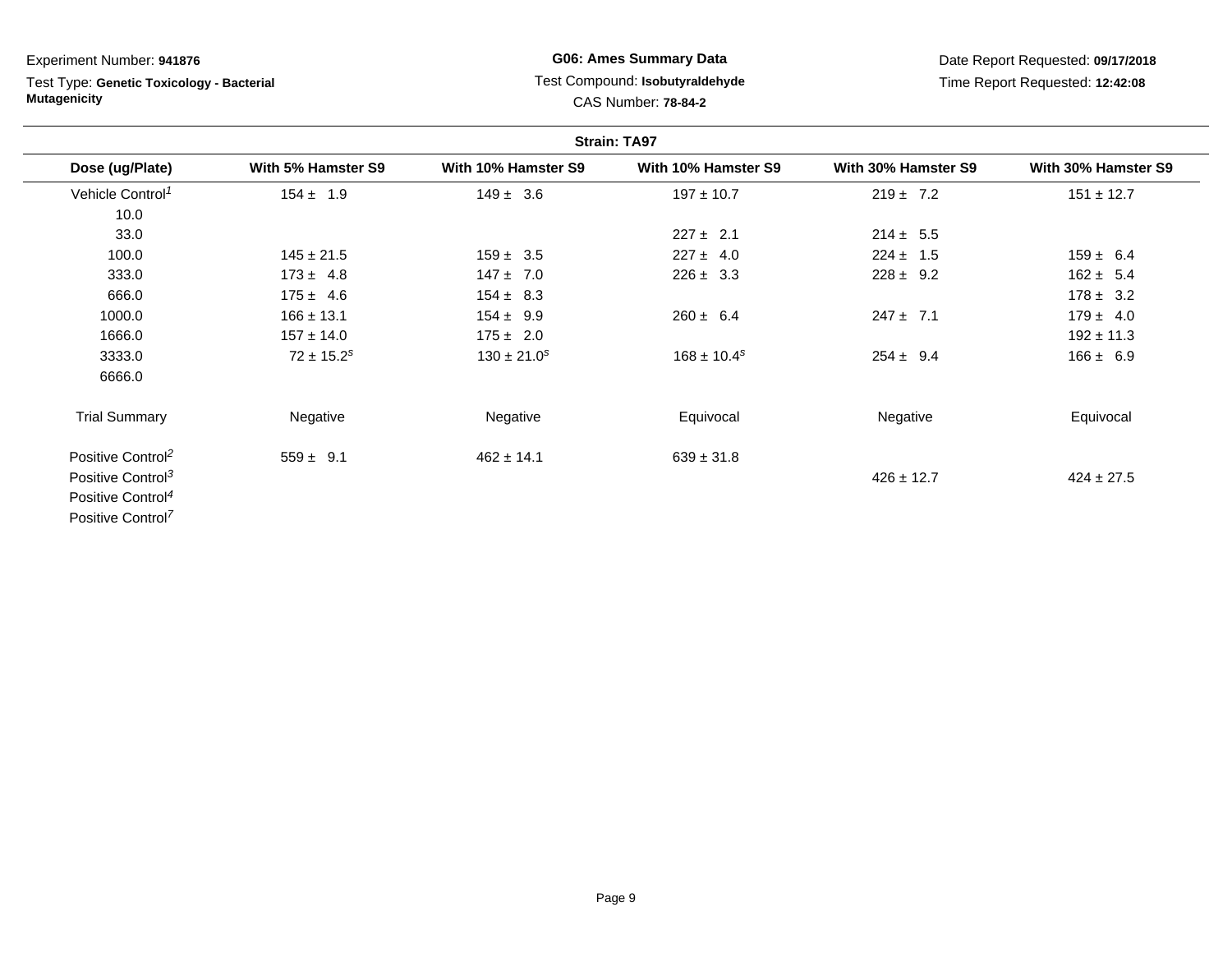Test Type: **Genetic Toxicology - Bacterial Mutagenicity**

**G06: Ames Summary Data** Test Compound: **Isobutyraldehyde**CAS Number: **78-84-2**

| Dose (ug/Plate)               | With 30% Hamster S9 |
|-------------------------------|---------------------|
| Vehicle Control <sup>1</sup>  | $186 \pm 5.8$       |
| 10.0                          |                     |
| 33.0                          |                     |
| 100.0                         | $182 \pm 10.5$      |
| 333.0                         | $184 \pm 8.6$       |
| 666.0                         | $192 \pm 10.7$      |
| 1000.0                        | $177 \pm 7.9$       |
| 1666.0                        | $221 \pm 5.2$       |
| 3333.0                        |                     |
| 6666.0                        |                     |
|                               |                     |
| <b>Trial Summary</b>          | Negative            |
| Positive Control <sup>2</sup> |                     |
| Positive Control <sup>3</sup> | $562 \pm 20.2$      |
| Positive Control <sup>4</sup> |                     |
| Positive Control <sup>7</sup> |                     |
|                               |                     |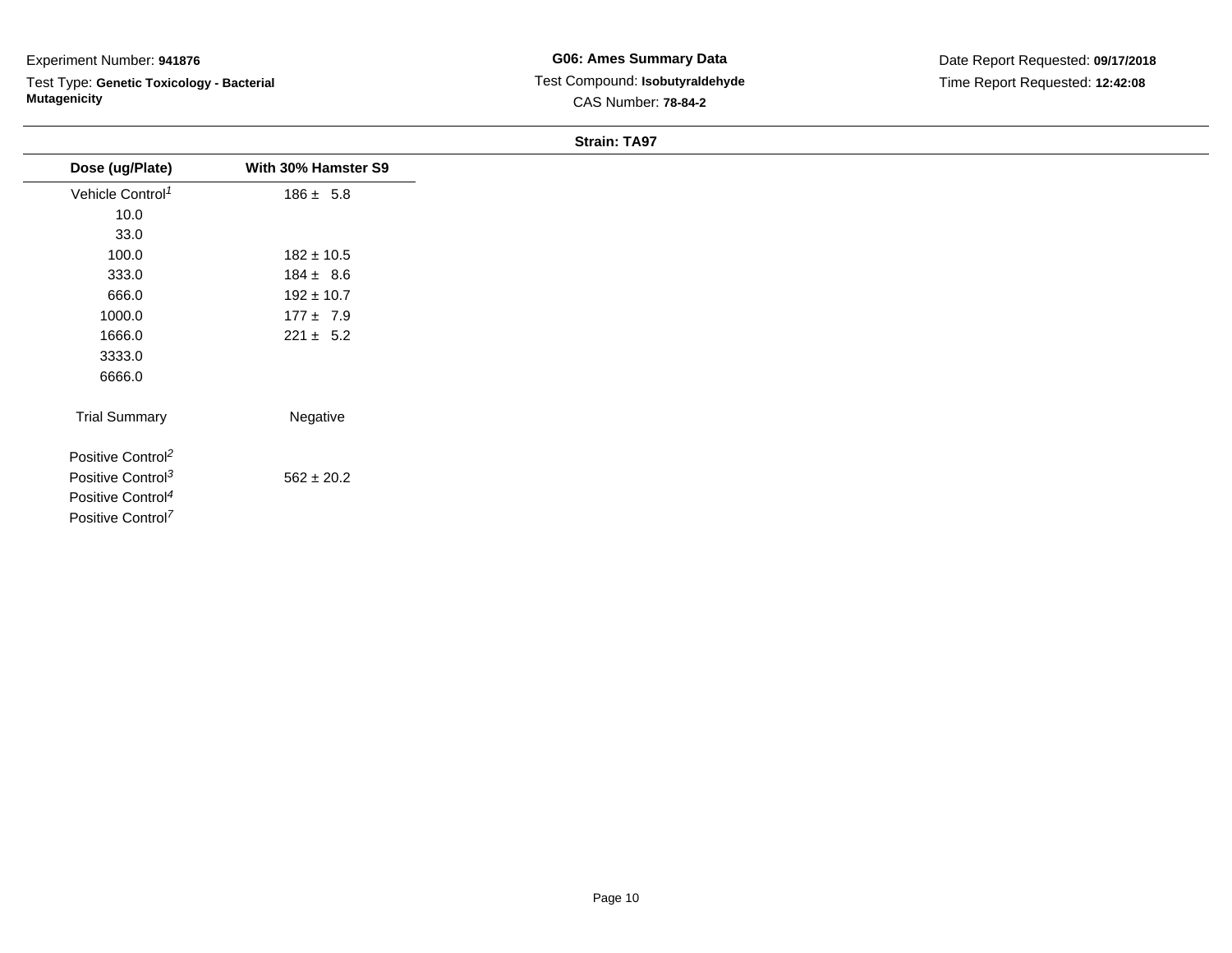Test Type: **Genetic Toxicology - Bacterial Mutagenicity**

# **G06: Ames Summary Data** Test Compound: **Isobutyraldehyde**CAS Number: **78-84-2**

| <b>Strain: TA98</b>           |                   |                   |                   |                        |                        |
|-------------------------------|-------------------|-------------------|-------------------|------------------------|------------------------|
| Dose (ug/Plate)               | <b>Without S9</b> | <b>Without S9</b> | <b>Without S9</b> | <b>With 10% Rat S9</b> | <b>With 30% Rat S9</b> |
| Vehicle Control <sup>1</sup>  | $19 \pm 0.9$      | $18 \pm 1.2$      | $26 \pm 3.8$      | $22 \pm 2.0$           | $25 \pm 4.5$           |
| 3.0                           |                   | $24 \pm 3.5$      |                   |                        |                        |
| 10.0                          |                   | $22 \pm 1.5$      | $29 \pm 0.3$      |                        |                        |
| 33.0                          | $22 \pm 4.6$      | $24 \pm 2.3$      | $28 \pm 1.5$      | $29 \pm 3.3$           |                        |
| 100.0                         | $21 \pm 2.2$      | $18 \pm 1.2$      | $29 \pm 4.7$      | $19 \pm 1.9$           | $31 \pm 4.0$           |
| 333.0                         | $20 \pm 4.7$      | $24 \pm 3.7$      | $26 \pm 4.5$      | $23 \pm 1.8$           | $24 \pm 1.8$           |
| 1000.0                        | $2 \pm 1.5^s$     |                   | $21 \pm 4.6$      | $17 \pm 2.5$           | $23 \pm 1.9$           |
| 1666.0                        | $0 \pm 0.0^s$     |                   |                   |                        |                        |
| 3333.0                        |                   |                   |                   | $6 \pm 1.8^s$          | $19 \pm 2.6$           |
| 6666.0                        |                   |                   |                   | $12 \pm 5.9^s$         |                        |
| 10000.0                       |                   |                   |                   |                        | $9 \pm 3.0^s$          |
| <b>Trial Summary</b>          | Negative          | Negative          | Negative          | Negative               | Negative               |
| Positive Control <sup>2</sup> |                   |                   |                   |                        |                        |
| Positive Control <sup>3</sup> |                   |                   |                   | $347 \pm 20.2$         | $129 \pm 3.8$          |
| Positive Control <sup>8</sup> | $399 \pm 23.8$    | $825 \pm 31.3$    | $1046 \pm 3.2$    |                        |                        |
|                               |                   |                   |                   |                        |                        |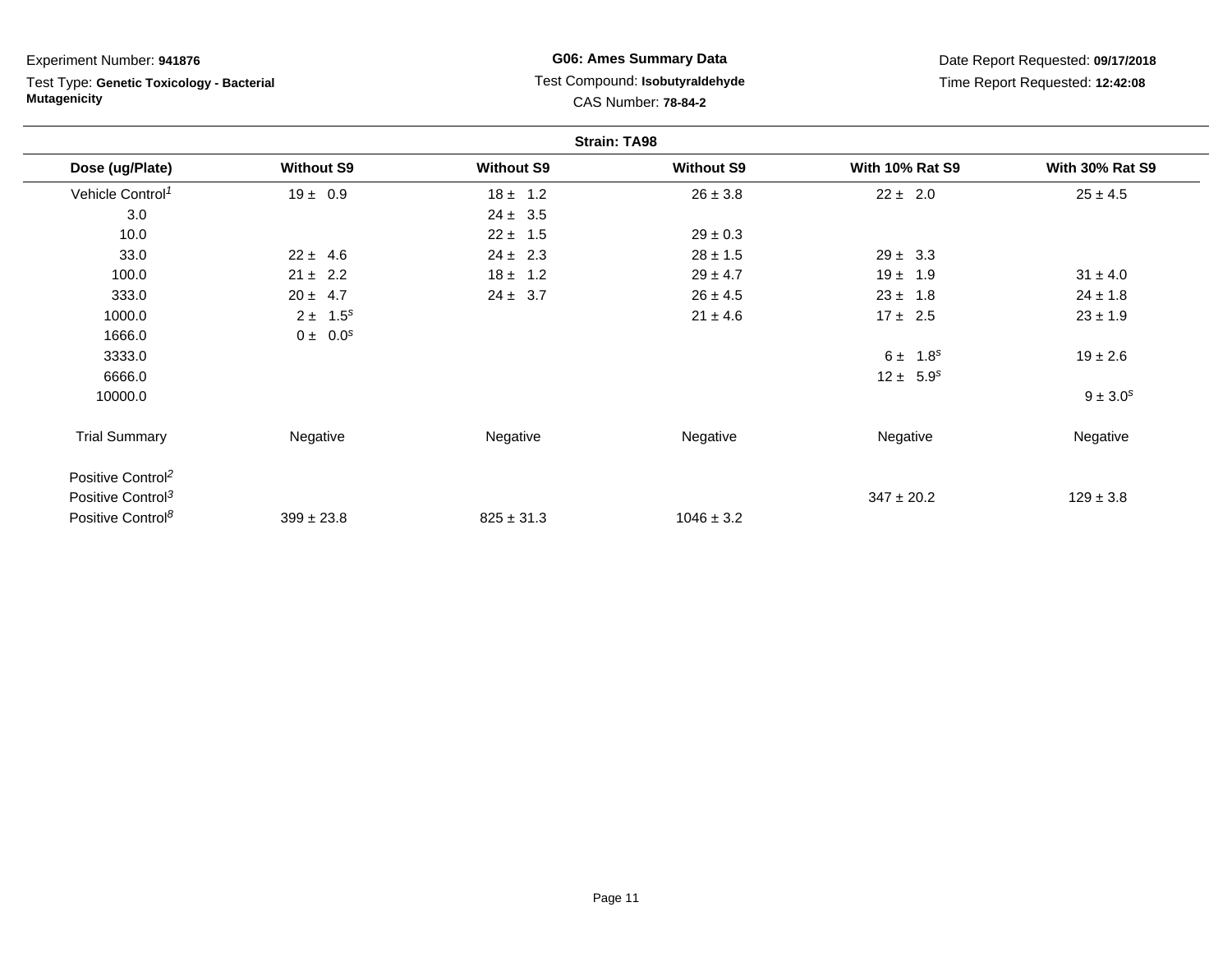Test Type: **Genetic Toxicology - Bacterial Mutagenicity**

## **G06: Ames Summary Data** Test Compound: **Isobutyraldehyde**CAS Number: **78-84-2**

| <b>Strain: TA98</b>           |                     |                     |  |  |
|-------------------------------|---------------------|---------------------|--|--|
| Dose (ug/Plate)               | With 10% Hamster S9 | With 30% Hamster S9 |  |  |
| Vehicle Control <sup>1</sup>  | $22 \pm 2.1$        | $28 \pm 5.4$        |  |  |
| 3.0                           |                     |                     |  |  |
| 10.0                          |                     |                     |  |  |
| 33.0                          | $25 \pm 3.8$        |                     |  |  |
| 100.0                         | $19 \pm 3.8$        | $24 \pm 2.2$        |  |  |
| 333.0                         | $22 \pm 2.2$        | $23 \pm 2.7$        |  |  |
| 1000.0                        | $23 \pm 3.7$        | $21 \pm 2.6$        |  |  |
| 1666.0                        |                     |                     |  |  |
| 3333.0                        | $3 \pm 1.7^s$       | $16 \pm 0.9$        |  |  |
| 6666.0                        |                     | $1 \pm 1.3^{s}$     |  |  |
| 10000.0                       |                     |                     |  |  |
| <b>Trial Summary</b>          | Negative            | Negative            |  |  |
| Positive Control <sup>2</sup> | $700 \pm 44.7$      |                     |  |  |
| Positive Control <sup>3</sup> |                     | $345 \pm 9.1$       |  |  |

Positive Control<sup>8</sup>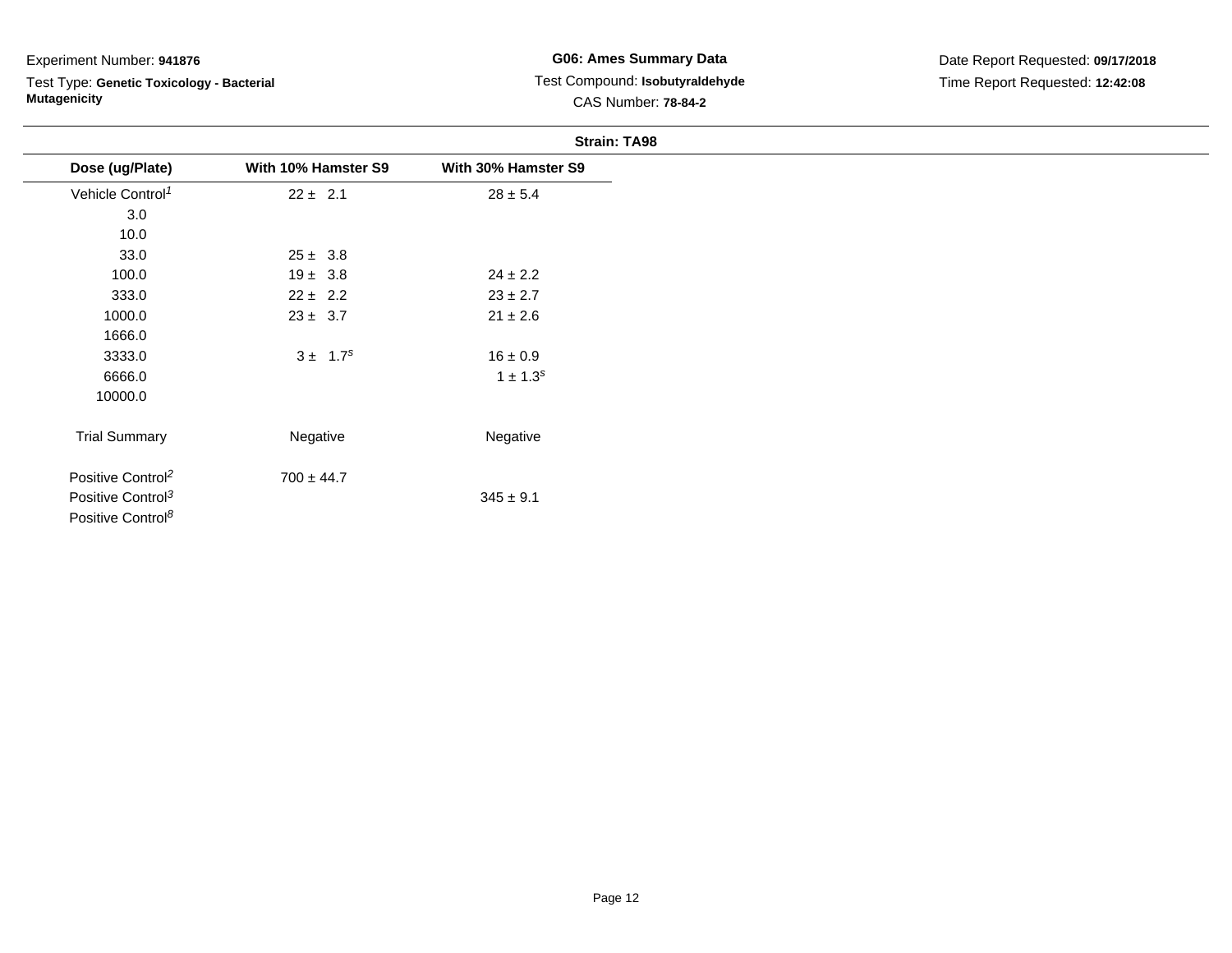| Experiment Number: 941876                                        |                   | <b>G06: Ames Summary Data</b>                                 |                        | Date Report Requested: 09/17/2018 |                     |  |  |
|------------------------------------------------------------------|-------------------|---------------------------------------------------------------|------------------------|-----------------------------------|---------------------|--|--|
| Test Type: Genetic Toxicology - Bacterial<br><b>Mutagenicity</b> |                   | Test Compound: Isobutyraldehyde<br><b>CAS Number: 78-84-2</b> |                        | Time Report Requested: 12:42:08   |                     |  |  |
| Strain: TA102                                                    |                   |                                                               |                        |                                   |                     |  |  |
| Dose (ug/Plate)                                                  | <b>Without S9</b> | <b>Without S9</b>                                             | <b>With 10% Rat S9</b> | <b>With 30% Rat S9</b>            | With 10% Hamster S9 |  |  |
| Vehicle Control <sup>1</sup>                                     | $217 \pm 15.3$    | $217 \pm 4.0$                                                 | $248 \pm 13.5$         | $272 \pm 7.9$                     | $256 \pm 5.7$       |  |  |
| 10.0                                                             | $206 \pm 9.1$     | $238 \pm 12.8$                                                |                        |                                   |                     |  |  |
| 33.0                                                             | $199 \pm 19.3$    | $253 \pm 20.1$                                                | $234 \pm 12.4$         | $247 \pm 9.1$                     | $271 \pm 3.7$       |  |  |
| 100.0                                                            | $213 \pm 15.5$    | $242 \pm 8.2$                                                 | $262 \pm 12.3$         | $275 \pm 18.7$                    | $236 \pm 11.5$      |  |  |
| 333.0                                                            | $216 \pm 16.5$    | $245 \pm 13.3$                                                | $256 \pm 9.7$          | $267 \pm 13.9$                    | $264 \pm 16.1$      |  |  |
| 1000.0                                                           | $134 \pm 10.4$    | $242 \pm 23.1$                                                | $233 \pm 19.2$         | $238 \pm 9.9$                     | $252 \pm 21.5$      |  |  |
| 3333.0                                                           |                   |                                                               | $240 \pm 23.6$         | $283 \pm 5.4$                     | $276 \pm 6.2$       |  |  |
| <b>Trial Summary</b>                                             | Negative          | Negative                                                      | Negative               | Negative                          | Negative            |  |  |
| Positive Control <sup>9</sup>                                    | $798 \pm 20.0$    | $851 \pm 16.1$                                                |                        |                                   |                     |  |  |
| Positive Control <sup>6</sup>                                    |                   |                                                               |                        |                                   | $903 \pm 6.4$       |  |  |
| Positive Control <sup>10</sup>                                   |                   |                                                               | $636 \pm 35.9$         | $704 \pm 28.9$                    |                     |  |  |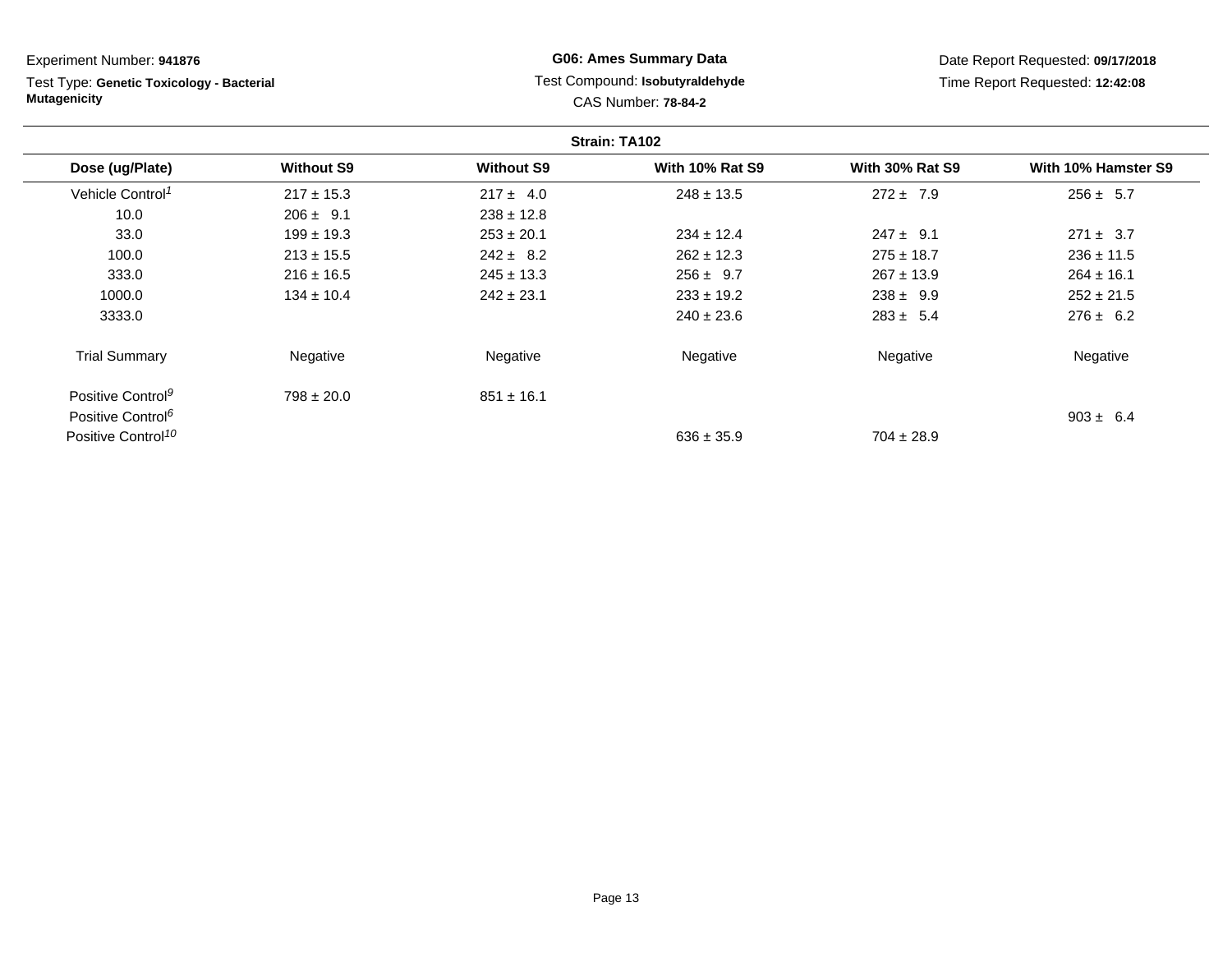Test Type: **Genetic Toxicology - Bacterial Mutagenicity**

| Dose (ug/Plate)                | With 30% Hamster S9 |
|--------------------------------|---------------------|
| Vehicle Control <sup>1</sup>   | $266 \pm 9.1$       |
| 10.0                           |                     |
| 33.0                           | $294 \pm 12.7$      |
| 100.0                          | $266 \pm 31.3$      |
| 333.0                          | $269 \pm 10.3$      |
| 1000.0                         | $242 \pm 5.5$       |
| 3333.0                         | $228 \pm 48.4$      |
| <b>Trial Summary</b>           | Negative            |
| Positive Control <sup>9</sup>  |                     |
| Positive Control <sup>6</sup>  | $955 \pm 15.9$      |
| Positive Control <sup>10</sup> |                     |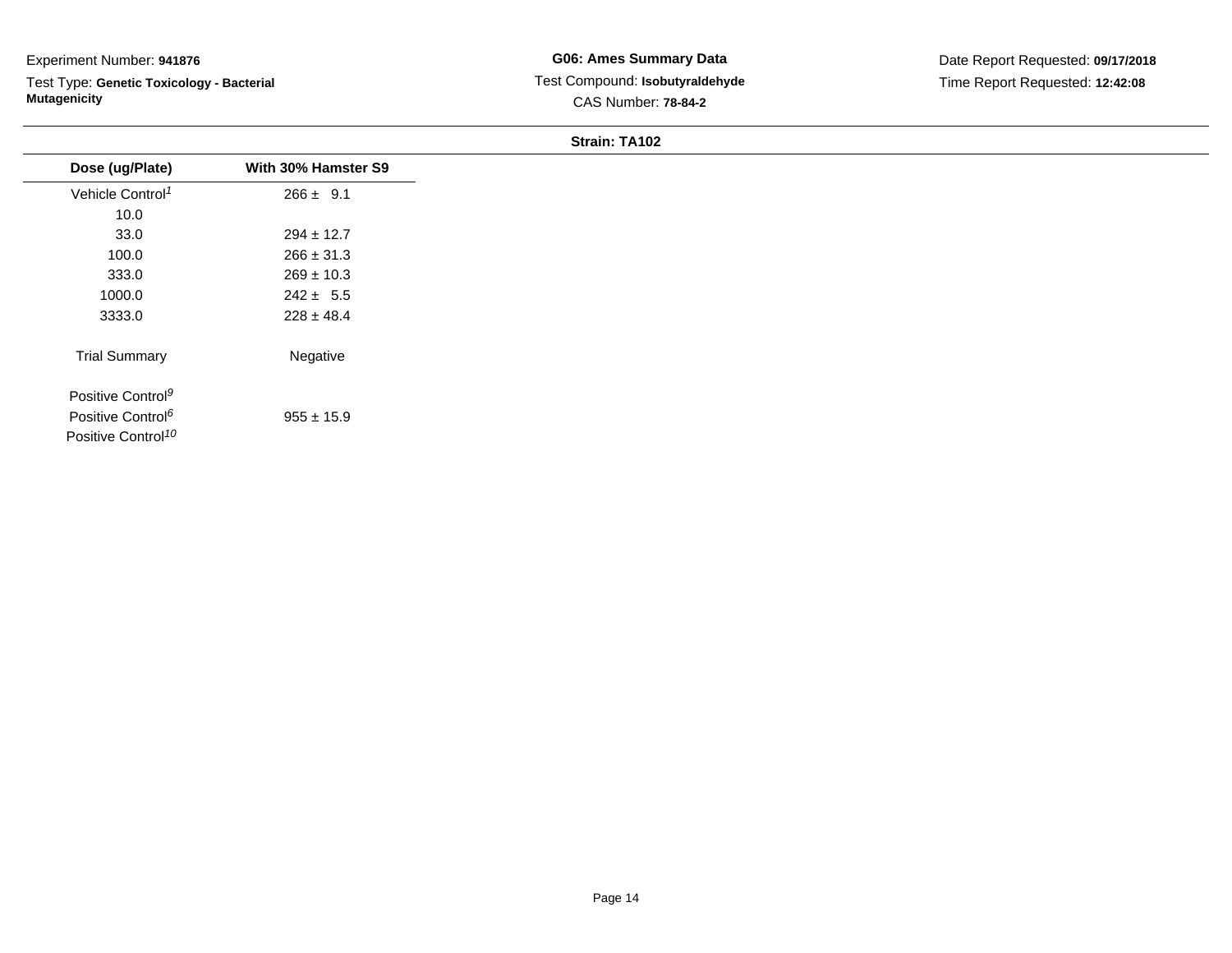| Experiment Number: 941876                                        |                   | <b>G06: Ames Summary Data</b> |                                                               | Date Report Requested: 09/17/2018 |                                 |
|------------------------------------------------------------------|-------------------|-------------------------------|---------------------------------------------------------------|-----------------------------------|---------------------------------|
| Test Type: Genetic Toxicology - Bacterial<br><b>Mutagenicity</b> |                   |                               | Test Compound: Isobutyraldehyde<br><b>CAS Number: 78-84-2</b> |                                   | Time Report Requested: 12:42:08 |
|                                                                  |                   |                               | Strain: TA104                                                 |                                   |                                 |
| Dose (ug/Plate)                                                  | <b>Without S9</b> | <b>Without S9</b>             | With 5% Rat S9                                                | <b>With 10% Rat S9</b>            | <b>With 10% Rat S9</b>          |
| Vehicle Control <sup>1</sup>                                     | $367 \pm 8.1$     | $258 \pm 22.4$                | $298 \pm 14.5$                                                | $367 \pm 19.8$                    | $328 \pm 9.8$                   |
| 10.0                                                             | $391 \pm 15.9$    | $299 \pm 14.4$                | $335 \pm 13.6$                                                |                                   | $360 \pm 4.8$                   |
| 33.0                                                             | $359 \pm 7.3$     | $329 \pm 27.5$                | $390 \pm 3.4$                                                 | $390 \pm 13.2$                    | $348 \pm 19.5$                  |
| 100.0                                                            | $353 \pm 9.5$     | $300 \pm 12.4$                | $385 \pm 12.5$                                                | $413 \pm 12.4$                    | $370 \pm 21.9$                  |
| 333.0                                                            | $316 \pm 10.0$    | $306 \pm 15.7$                | $372 \pm 13.0$                                                | $456 \pm 5.0$                     | $396 \pm 9.7$                   |
| 666.0                                                            |                   |                               | $334 \pm 1.5$                                                 |                                   | $382 \pm 50.1$                  |
| 1000.0                                                           | $328 \pm 22.5$    | $233 \pm 29.2$                | $386 \pm 9.4$                                                 | $425 \pm 9.2$                     | $380 \pm 15.4$                  |
| 3333.0                                                           |                   |                               |                                                               | $86 \pm 13.8^s$                   |                                 |
| 6666.0                                                           |                   |                               |                                                               | $90 \pm 13.7^s$                   |                                 |
| <b>Trial Summary</b>                                             | Negative          | Negative                      | Equivocal                                                     | Equivocal                         | Equivocal                       |
| Positive Control <sup>4</sup>                                    |                   |                               |                                                               |                                   |                                 |
| Positive Control <sup>6</sup>                                    |                   |                               | $819 \pm 30.3$                                                | $1173 \pm 52.7$                   | $790 \pm 27.2$                  |
| Positive Control <sup>11</sup>                                   | $796 \pm 45.2$    | $1031 \pm 38.5$               |                                                               |                                   |                                 |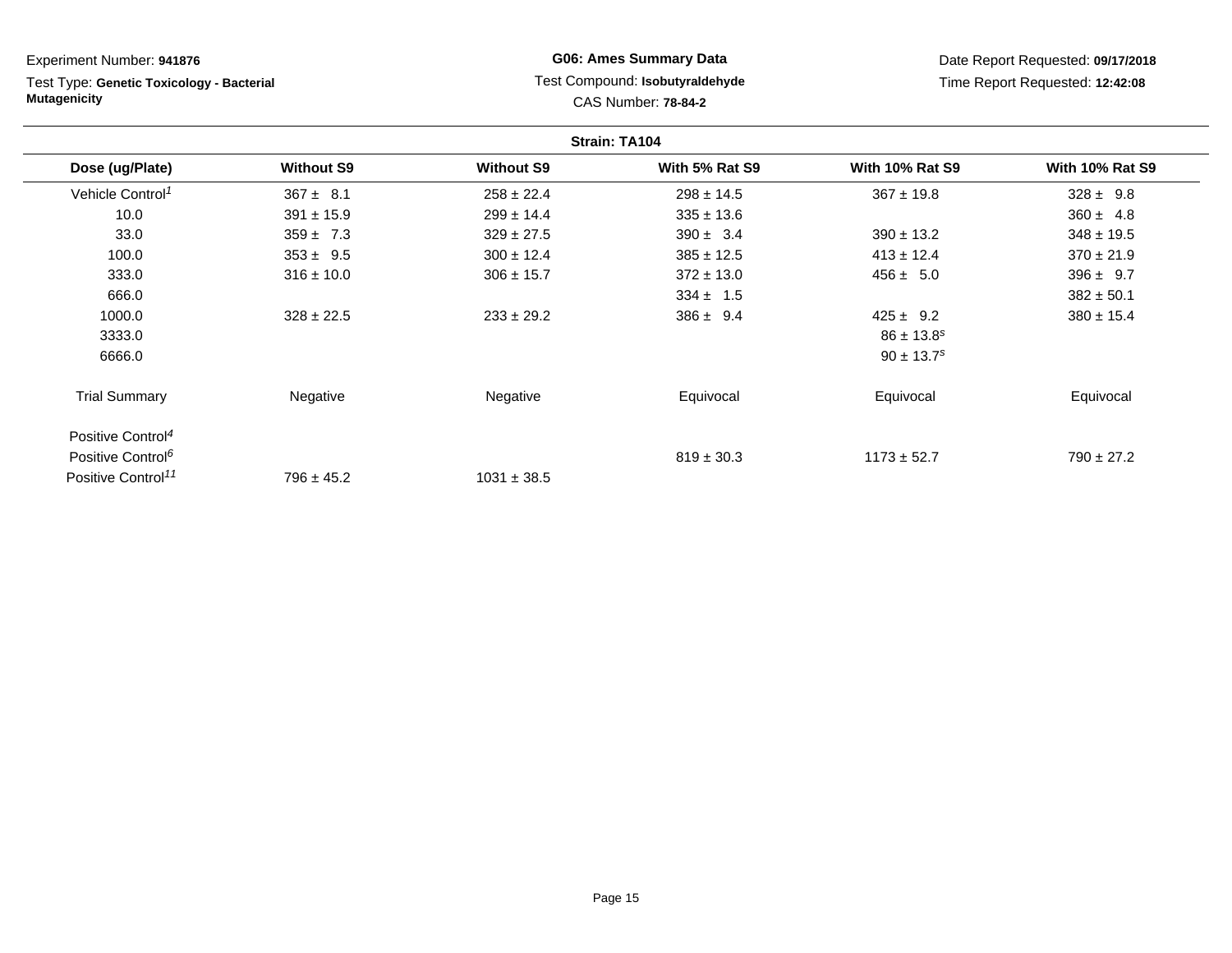Test Type: **Genetic Toxicology - Bacterial Mutagenicity**

**G06: Ames Summary Data** Test Compound: **Isobutyraldehyde**CAS Number: **78-84-2**

|                                | Strain: TA104          |                             |                     |
|--------------------------------|------------------------|-----------------------------|---------------------|
| Dose (ug/Plate)                | <b>With 30% Rat S9</b> | With 10% Hamster S9         | With 30% Hamster S9 |
| Vehicle Control <sup>1</sup>   | $508 \pm 14.7$         | $385 \pm 6.4$               | $487 \pm 3.5$       |
| 10.0                           |                        |                             |                     |
| 33.0                           | $498 \pm 12.3$         | $362 \pm 42.7$              | $469 \pm 9.2$       |
| 100.0                          | $465 \pm 7.5$          | $369 \pm 6.7$               | $456 \pm 1.7$       |
| 333.0                          | $471 \pm 8.3$          | $374 \pm 14.8$              | $468 \pm 11.2$      |
| 666.0                          |                        |                             |                     |
| 1000.0                         | $452 \pm 13.3$         | $316 \pm 17.2$              | $496 \pm 19.6$      |
| 3333.0                         | $398 \pm 17.4$         | $147 \pm 10.2$ <sup>s</sup> | $480 \pm 11.9$      |
| 6666.0                         |                        |                             |                     |
| <b>Trial Summary</b>           | Negative               | Negative                    | Negative            |
| Positive Control <sup>4</sup>  |                        | $1295 \pm 31.8$             | $968 \pm 20.1$      |
| Positive Control <sup>6</sup>  | $789 \pm 4.6$          |                             |                     |
| Positive Control <sup>11</sup> |                        |                             |                     |